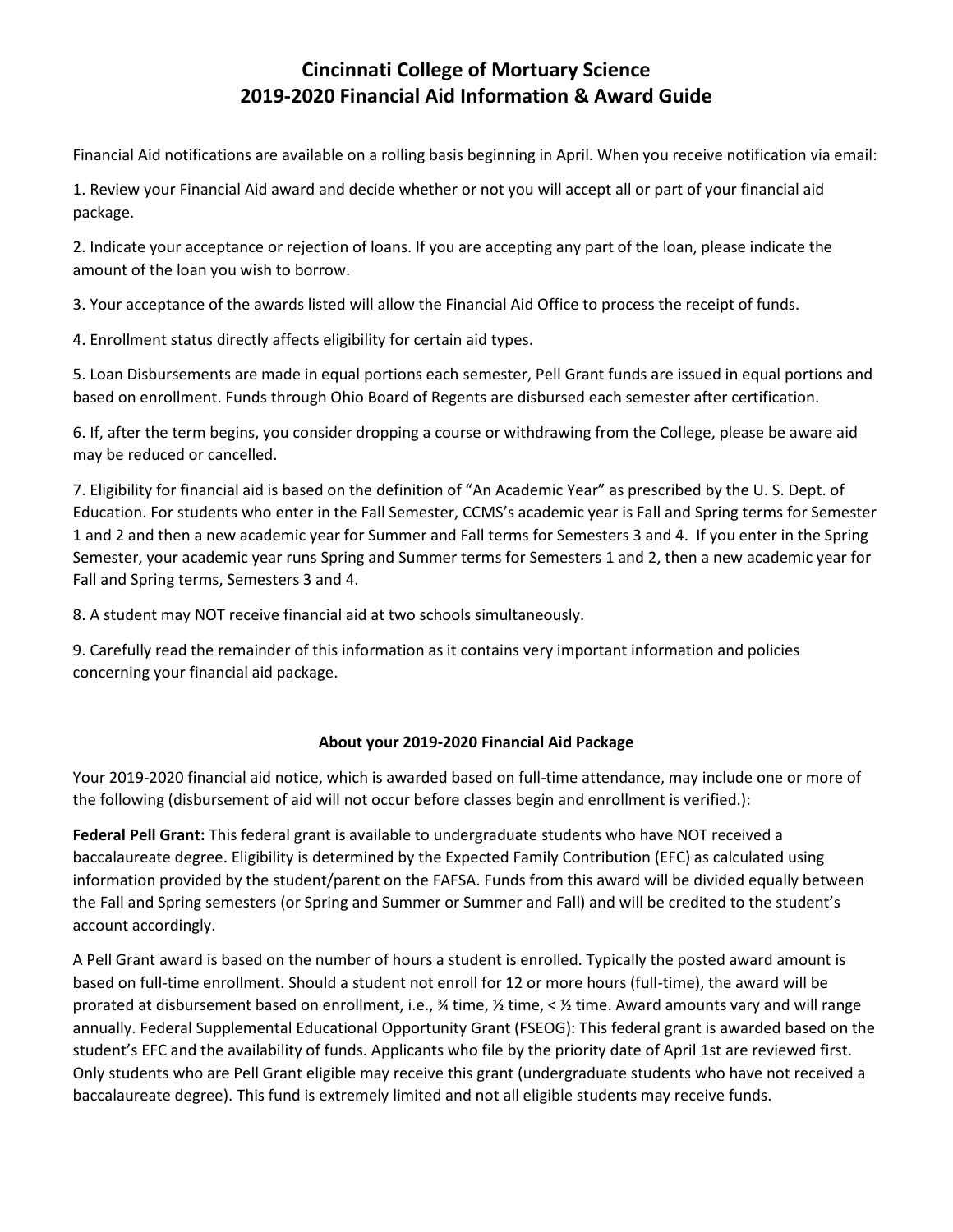**Federal Direct Subsidized Stafford Loan:** This is a low interest loan that enters repayment six months after the student ceases to be enrolled at least on a half-time basis (6 hours). The term "Subsidized" means that the government pays the interest on the loan while the student is enrolled in school. Students must be enrolled in 6 hours or more to be eligible during a specific term. Eligibility is determined by filing the FAFSA. This is a need-based loan. To complete the loan process, please go here. This provides you a step by step process. New borrowers will also need to complete an Entrance Counseling. You will only need to complete these documents (Prom Note and Entrance Loan Counseling) ONCE. For additional information regarding Direct Loans, go here. If a student borrower withdraws or drops below  $\frac{1}{2}$  time, an Exit Loan Counseling must be performed before returning to CCMS – even if the student intends on returning the following term. Juniors and seniors may be eligible to borrow up to \$5,500. After the loan is awarded the student will be required to complete a prom note. The Master Promissory Note for Direct Lending must be completed and must be signed electronically (utilizing the FSA ID - it can be retrieved at https://fsaid.ed.gov/). This is required for the loan to disburse. Also the student must complete an Entrance Loan Counseling. In addition, should the student withdraw from the College prior to the school receiving the loan disbursement, the student will be ineligible to receive the loan award, and the funds will be returned.

**Federal Direct Unsubsidized Stafford Loan:** This loan program provides financial assistance to all eligible students regardless of income. The FAFSA is required for determining eligibility. This loan is very similar to the Subsidized Stafford Loan in that the repayment terms and loan limits by class standing are the same. The difference is that the student, rather than the federal government, is responsible for paying the interest on the loan while he or she is enrolled. Loan proceeds from the Unsubsidized Stafford Loan will be disbursed like the Subsidized Stafford above, and the total amount of both the Subsidized and Unsubsidized Stafford Loans may not be more than the annual loan limits set for the student's class standing. Students must be enrolled in 6 hours or more to be eligible during a specific term. All eligible dependent undergraduate students are eligible for \$2,000 annually – in addition to the amount of Stafford eligibility, i.e., Juniors = \$5,500 + \$2,000.

**Federal Direct Parent Loan for Undergraduate Students (PLUS):** This federal loan is a long term, low interest loan available to parents of dependent students regardless of income level. CCMS requires the completion of the FAFSA to receive this loan. The annual loan limit is equal to the cost of attending CCMS less any financial assistance the student is receiving. This loan enters repayment 60 days after the last disbursement of each year. Parents must demonstrate credit worthiness to receive this loan. The loan proceeds are divided equally between the Fall and Spring terms. The student must be enrolled when the disbursements are received by the school. A separate loan application must be filed in order to receive these funds. A Direct PLUS Loan Promissory Note must be completed with the U. S. Federal Government. While at CCMS – this form must be completed only once. The application process for the PLUS Loan must be followed by [clicking this link.](http://www.studentloans.gov/)

**The Federal Work-Study (FWS) Program** provides jobs for students who demonstrate financial need. FWS gives the student a chance to earn money to help pay for educational or personal expenses while working on campus or in community service work.

A FWS student is paid through a combination of institutional and federal funds. The FWS award can only be used from July 1 through June 30 of the academic year awarded. Any amount of the award that is not used will be voided after June 30. Once the FWS award is earned, the FWS student is no longer eligible for employment unless chosen to be hired as a Student Assistant and paid through the hiring department's budget.

FWS students may work up to 20 hours per week.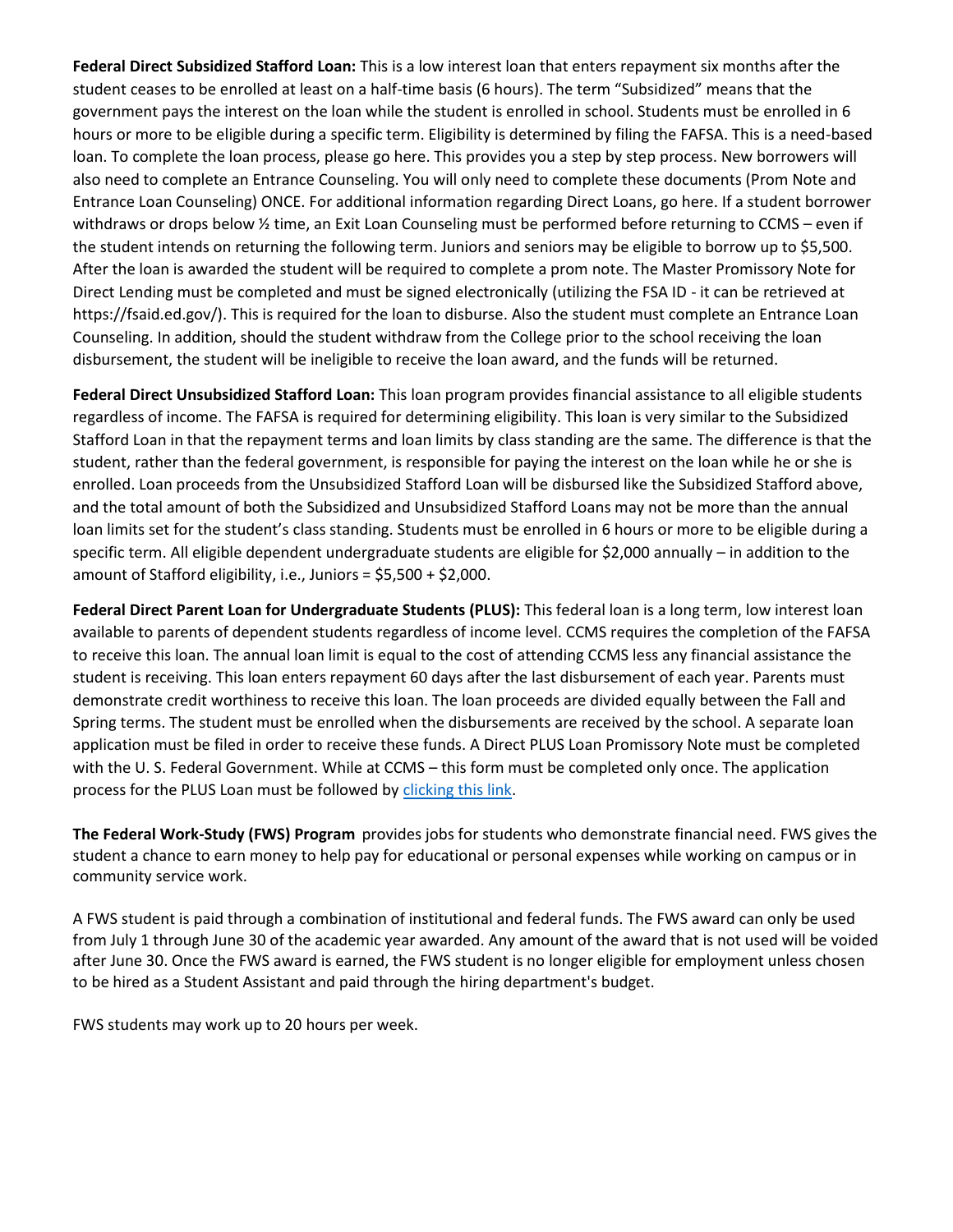# **Terms of Your Financial Aid**

Students are awarded financial aid based on FULL-TIME enrollment status (12 hours).

If you receive any financial assistance from any source other than what is shown on your award notification, your financial aid package must be adjusted. Cincinnati College of Mortuary Science reserves the right to change the content and amount of any student's financial aid package based on additional financial assistance received by the student at any point in the academic year.

Your financial aid award is subject to change or may be adjusted at any point in the academic year due to the College's correction(s) and/or change(s) in federal/state appropriations. We routinely audit our financial aid files throughout the academic year to check for accuracy. CCMS reserves the right to make corrections to a student's financial aid information as needed and these changes may alter a student's Expected Family Contribution (EFC) or award eligibility and subsequently the financial aid package. In addition, please remember that changes in your EFC due to student's/parent's failure to report accurate information on the FAFSA will result in award revision(s) as well. CCMS reserves the right to adjust the content and/or the amount of the student's financial aid package based on the above conditions at any point in the academic year.

If you correct your Student Aid Report (SAR) after you have been awarded, your financial aid package may be adjusted in accordance with federal regulations at any point in the academic year. CCMS reserves the right to adjust the content and/or the amount of the student's financial aid package based on the above conditions at any point in the academic year.

If you withdraw after the term begins, your financial aid package is subject to proration as set forth in the federal regulations. If, after the federally prescribed proration is calculated, we have to reduce your financial aid package, you may owe a balance on your account. This balance is your responsibility to pay, not CCMS's responsibility. Institutional aid (including scholarships) may be prorated if tuition charges are adjusted.

The Office of Financial Aid at CCMS reserves the right to change packaging policies annually. If your permanent home address changes at any time, it is your responsibility to notify the College of your change of address immediately. Because the Office of Financial Aid communicates with you via email, it is your responsibility to ensure the accuracy of the address. Students who leave the College through transfer, graduation, or any other form of leave are not entitled to the remaining eligibility of institutional aid/scholarships and will forfeit such remaining eligibility. Federal funds, i.e., Student Loans, are based on an annual limit. If the annual amount has been utilized for previous terms (whether at CCMS or at other post-secondary schools), the student is not eligible for additional funding for the Summer term.

Current year financial aid may not be used to pay prior year balances. Students with student loans, who withdraw from school, must complete an Exit Interview before returning – even if the student returns the next term.

Students and/or parents who report "No Income" on the FAFSA, or report an income that appears to be exceptionally low, are required to provide additional documentation. The student and/or parent will be contacted by the Financial Aid Office regarding this need.

Annual student loan eligible amounts will not be awarded for one term. The Financial Aid Office reserves the right to deny a student a loan – federal or alternative – based on specific federal guidelines. Students who have previously defaulted on a student loan may be denied on a case-by-case basis. Financial Aid will disburse to a student's account in the Bursar's Office during the first week of class.

A student may NOT receive financial aid at two schools simultaneously. This is not allowed by federal law. Should this be discovered, aid may be removed at CCMS and the student will have a balance due to the Bursar's Office.